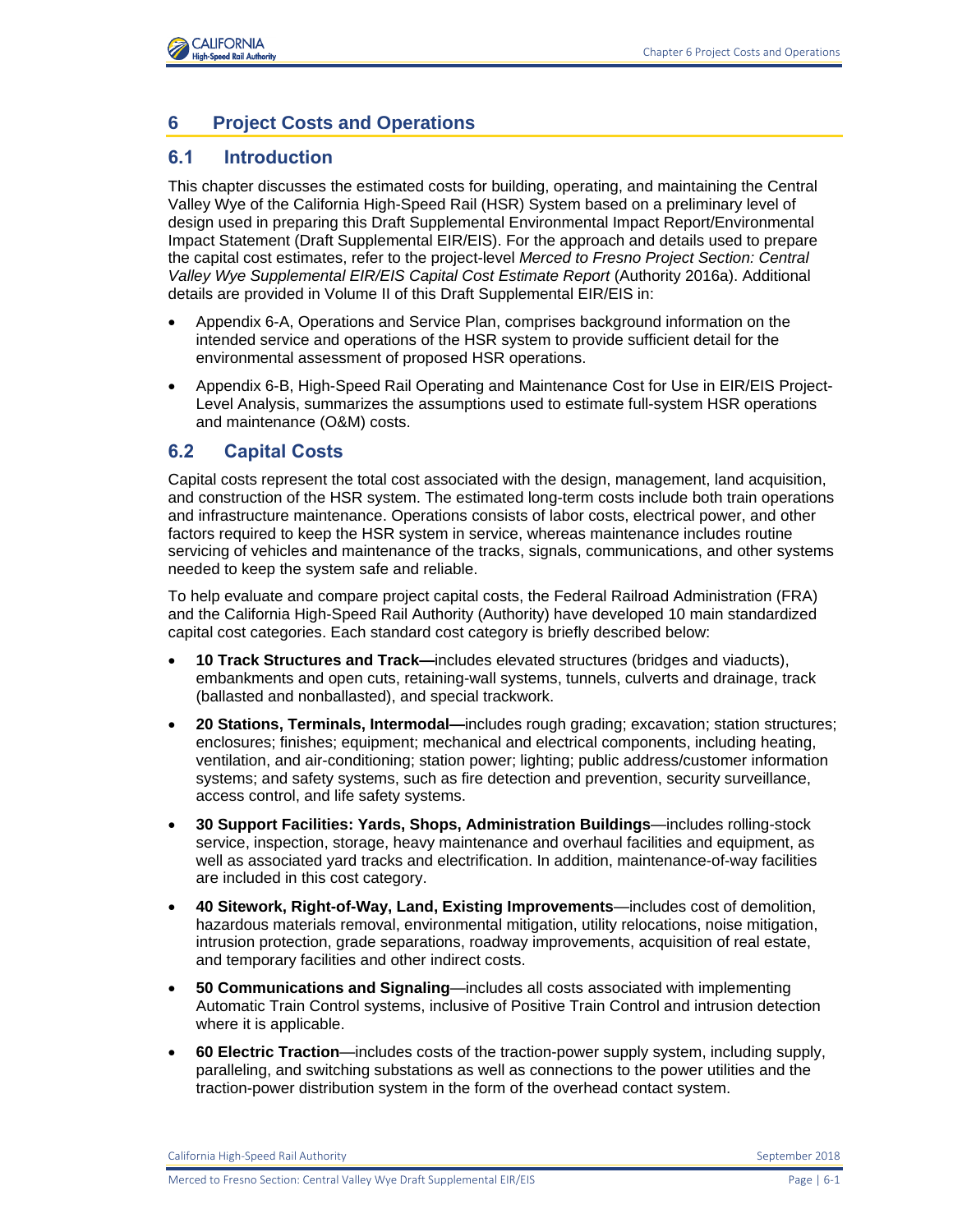- **70 Vehicles**—includes costs for acquisition of the trainsets (design, prototype unit, and production and delivery of trainsets to the project site(s) on an annual basis). Acquisition of trainsets is considered a systemwide cost and is not included as part of the cost of individual HSR study alternatives.
- **80 Professional Services**—includes all professional, technical, and management services related to the design and construction of infrastructure (Categories 10 through 60) during the preliminary engineering, final design, and construction phases of the project/program (as applicable).
- **90 Unallocated Contingency**—includes program reserves.
- **100 Finance Charges**—includes finance charges expected to be paid by the project/program sponsor/grantee prior to either the completion of the project/program or the fulfillment of the FRA funding commitment, whichever occurs later in time (not included in the estimate).

# **6.2.1 High-Speed Rail Alternatives**

The cost estimates prepared for each of the alternatives were developed by using recent bid data from large transportation projects in the western U.S. and by developing specific, bottom-up unit pricing to reflect common high-speed rail elements and construction methods with an adjustment for Central Valley labor and material costs. All material quantities for the Central Valley Wye alternatives and the 2012 Merced to Fresno Section are estimated based on a preliminary level of design. This level of design has generally been defined as encompassing at-grade or elevated profiles, structure types, placement of retaining walls, and amounts of earth fill. Stations are still conceptual, but roadway and utility relocations have been identified and power substations have been sized and located.

The capital cost estimates include the total labor effort and materials to construct the Central Valley Wye alternatives, including utility relocations and modifications to roadways required to accommodate HSR grade-separated guideways. It should be noted that the capital cost estimates reflect only related infrastructure improvements and do not include costs associated with the No Project Alternative.

Right-of-way costs were estimated based on the preliminary design and are documented in the *Merced to Fresno Project Section: Central Valley Wye Right-of-Way Cost Overview Engineering Report, Preliminary Engineering for Project Definition Record Set* (Authority 2016b). However, as the design of the project evolves, the right-of-way limits will be reassessed to reflect refined property acquisition needs. As a result, property acquisition costs are estimated in broad categories (i.e., urban, suburban, and rural and by population-density level), based on local land values rather than relying on a parcel-by-parcel assessment at this phase of project development. Right-of-way costs include the estimated cost to acquire properties needed for the future right-ofway, and include costs associated with temporary easements for construction that are assumed to be part of the construction contractor's responsibility to negotiate use.

The capital cost estimates also do not include the cost of acquiring HSR vehicles because they are part of the statewide system and are not associated with construction of individual sections. Consistent with the *2016 Business Plan: Connecting and Transforming California* (2016 Business

Plan) (Authority 2016c),  $1$  the cost of vehicles was determined by using publicly available data regarding recent sales of comparable equipment to other projects around the world. Additional costs are included for adaptation of existing trainset designs to meet U.S. safety regulations and

 $1$  As described in Chapter 2, the Authority publishes an update to its Business Plan every two years to inform the public on the status of project implementation. Preparation of this Draft Supplemental EIR/EIS relies on the 2016 Business Plan (Authority 2016a). However, the Authority prepared the Merced to Fresno Section and Fresno to Bakersfield Section environmental documents based on the 2008 and 2010 Business Plans, which contained the system ridership, service plans, construction and operating costs, and other assumptions that were available at the time.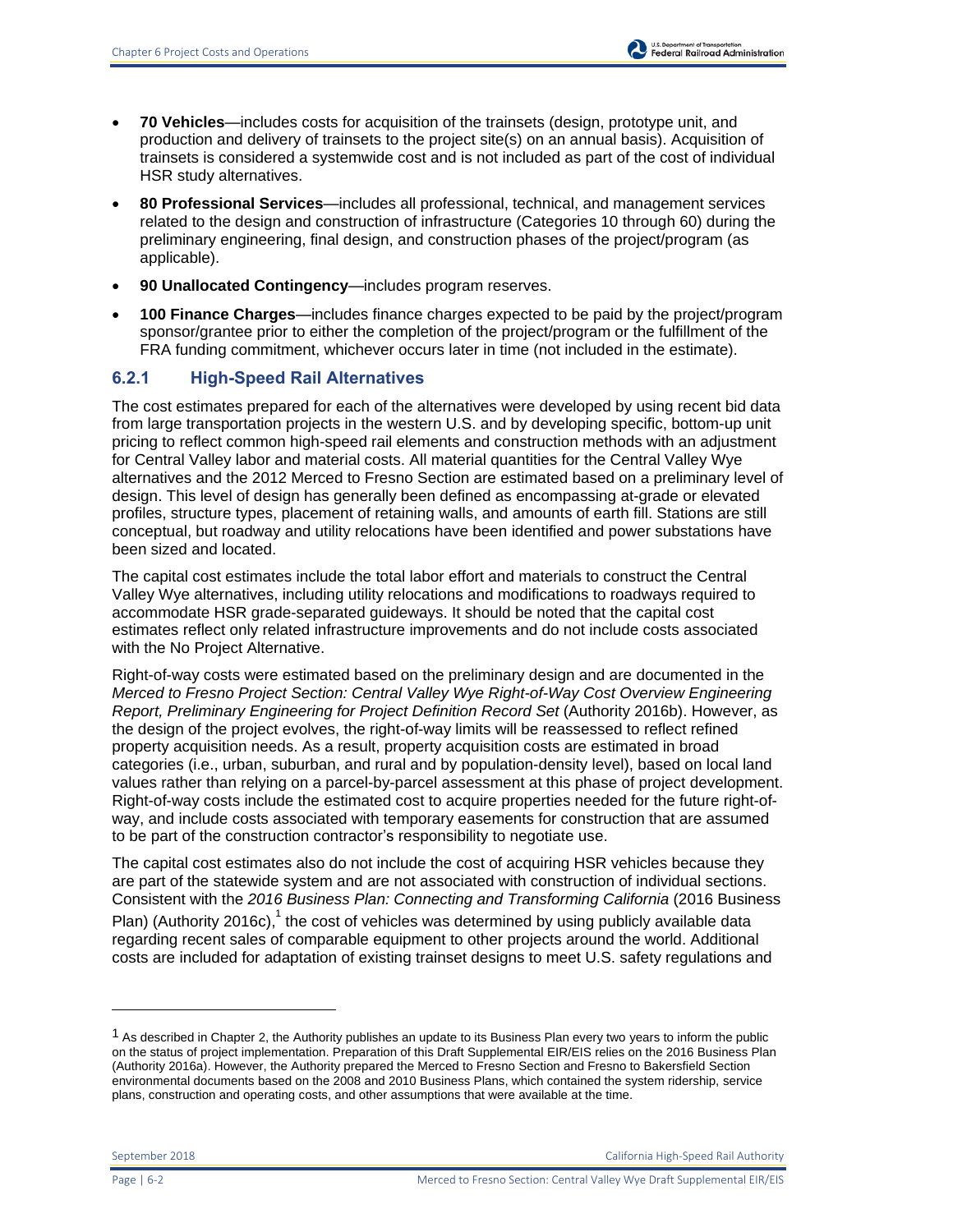

to comply with "Buy America" requirements.<sup>2</sup> The systemwide cost of vehicle procurement is divided into two milestones: Silicon Valley to the Central Valley and Phase 1, which extends from San Francisco in the north to Anaheim in the south. Total vehicle procurement cost is estimated at \$3.39 billion in 2015 dollars.

Again, using cost information collected from large transportation projects and adjusting for Central Valley labor and material costs, professional services are estimated at 13.5 percent of the construction costs; these costs are divided between final design (6 percent), construction management (4 percent), program management (3 percent), and agency costs (0.5 percent). Environmental mitigation costs are estimated at approximately 3 percent of the capital cost, given potential project impacts and typical mitigation costs in the region. At this early stage of design, the capital cost estimates include contingencies to account for changes in material costs and changes during project design. Currently allocated contingencies (money reserves assigned to each cost category to cover risks associated with design uncertainty) are assumed to be between 10 percent and 25 percent of the estimated construction and right-of-way acquisition costs, and unallocated contingency (project reserves intended to cover unknown risks) is estimated at 5 percent of the construction and right-of-way acquisition costs.

[Table 6-1](#page-2-0) shows estimates for each alternative from Carlucci Road to the west, Ranch Road to the north, and Avenue 19 to the south. The alignments range in distance from 51 to 55 miles and are estimated to have construction costs between \$3.6 billion and \$4.2 billion (2015\$). Alternatively, the Merced to Fresno Final EIR/EIS, which included consideration of a Wye alternative, estimated total construction costs for building the preferred alternative, 76 miles in length, between \$3.8 billion and \$4.8 billion (2010\$).<sup>3</sup>

| <b>FRA Standard Cost</b><br><b>Categories</b>                | <b>SR 152 (North)</b><br>to Road 13 Wye<br><b>Alternative</b>                                          | <b>SR 152 (North)</b><br>to Road 19 Wye<br><b>Alternative</b> | <b>Avenue 21</b><br>to Road 13 Wye<br><b>Alternative</b> | <b>SR 152 (North)</b><br>to Road 11 Wye<br><b>Alternative</b> |  |
|--------------------------------------------------------------|--------------------------------------------------------------------------------------------------------|---------------------------------------------------------------|----------------------------------------------------------|---------------------------------------------------------------|--|
| 10 Track structures and<br>track                             | \$1,502,093<br>\$1,760,396                                                                             |                                                               | \$1,600,956                                              | \$1,370,524                                                   |  |
| 20 Stations, terminals,<br>intermodal                        | \$238,016                                                                                              | \$241,910                                                     | \$128,942                                                | \$222,165                                                     |  |
| 30 Support facilities:<br>yards, shops, admin.<br>bldgs.     | \$0                                                                                                    | \$0                                                           | \$0                                                      | \$0                                                           |  |
| 40 Sitework, right-of-way,<br>land, existing<br>improvements | \$1,155,334                                                                                            | \$1,192,485                                                   | \$1,100,569                                              | \$1,122,159                                                   |  |
| 50 Communications and<br>signaling                           | \$89,956                                                                                               | \$89,236                                                      | \$90,059                                                 | \$88,875                                                      |  |
| 60 Electric traction                                         | \$265,982                                                                                              | \$284,666                                                     | \$270,548                                                | \$261,065                                                     |  |
| 70 Vehicles                                                  | Considered a systemwide cost and not included as part of individual Central Valley<br>Wye alternatives |                                                               |                                                          |                                                               |  |

#### <span id="page-2-0"></span>**Table 6-1 Capital Cost of the HSR Alternatives (2015\$ Thousands)<sup>1</sup>**

California High-Speed Rail Authority September 2018

<sup>&</sup>lt;sup>2</sup> Buv America requirements apply to mass transit projects and give preference to the use of domestically produced materials on any procurements funded at least in part by federal funds. Administered by the Federal Transit Administration, the requirements are described at 49 Code of Federal Regulations 661.

<sup>3</sup> See *Merced to Fresno Section Final Environmental Impact Report/Environmental Impact Statement,* page 5-4, April 2012. Also, the costs shown in Table 6-1 reflect an adjustment of just the Wye alternative portion and are not in addition to the \$3.8 billion to \$4.8 billion estimate identified in the Merced to Fresno Final EIR/EIS.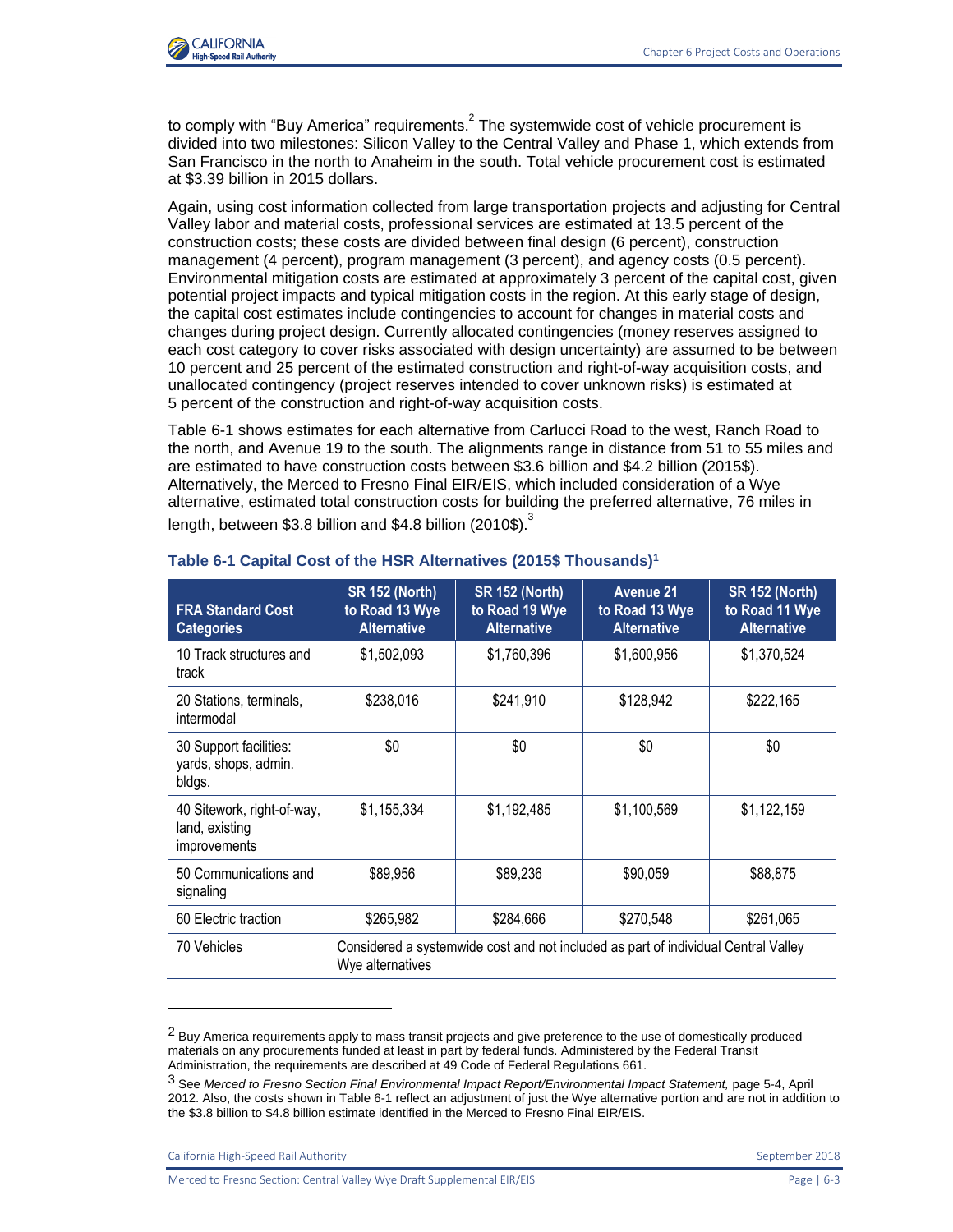

| <b>FRA Standard Cost</b><br><b>Categories</b>        | <b>SR 152 (North)</b><br>to Road 13 Wye<br><b>Alternative</b>                                    | <b>SR 152 (North)</b><br>to Road 19 Wye<br><b>Alternative</b> | <b>Avenue 21</b><br>to Road 13 Wye<br><b>Alternative</b> | <b>SR 152 (North)</b><br>to Road 11 Wye<br><b>Alternative</b> |  |  |
|------------------------------------------------------|--------------------------------------------------------------------------------------------------|---------------------------------------------------------------|----------------------------------------------------------|---------------------------------------------------------------|--|--|
| 80 Professional services<br>(applies to Cats. 10-60) | \$420,232                                                                                        | \$460,991                                                     | \$414,079                                                | \$395,043                                                     |  |  |
| 90 Unallocated<br>contingency                        | \$162,566                                                                                        | \$178,432                                                     | \$159,550                                                | \$153,237                                                     |  |  |
| 100 Finance charges                                  | Estimate to be developed prior to construction of the selected Central Valley Wye<br>alternative |                                                               |                                                          |                                                               |  |  |
| Total                                                | \$3,834,181                                                                                      | \$4,208,116                                                   | \$3,764,704                                              | \$3,613,068                                                   |  |  |

 *Source: Authority, 2016a* 

<sup>1</sup>Sums may not total due to rounding.

# **6.2.2 Light Rolling Stock Maintenance Facilities**

O&M of the HSR system would require the placement of maintenance facilities along the alignment. While there are no such facilities to be constructed as part of the Central Valley Wye alternatives, O&M activities would be provided from facilities located in adjoining HSR sections.

For systemwide operations, terminal station locations would be supported by a light rolling-stock maintenance facility (LMF) for supplying inspected and serviced trainsets at the start of the revenue day. Planning for these facilities is based on the current implementation phases of the HSR project. The need for developing LMF sites depends upon the service plans and phasing adopted by the 2016 Business Plan (Authority 2016c). Terminal station locations would evolve as the system matures through the operating service segments as follows:

- San Jose to north of Bakersfield
- Valley to Valley Extended—San Francisco to Bakersfield and Merced
- Phase 1 Service—San Francisco, San Jose (Gilroy), Palmdale, Los Angeles, and Anaheim

Depending on location, the LMF would be sized to support specific maintenance activities. These activities include cleaning and servicing activities between runs, predeparture inspections and testing, monthly inspection and maintenance activities, and in some instances train wash and wheel defect detection facilities.

## **6.3 Operations and Maintenance Costs**

Chapter 2, Alternatives, describes O&M activities in detail. For purposes of comparison, the following assumptions for the O&M cost estimate from the Merced to Fresno Final EIR/EIS have been carried forward for the O&M cost estimate for the Central Valley Wye alternatives. HSR service during Phase 1 would connect San Francisco with Los Angeles/Anaheim via the Central Valley by 2029. The plan is to offer express, limited-stop, and all-stop services, depending on time of day and projected needs. For Phase 1, there would be 13 HSR stations; however, none of those stations is located within the Central Valley Wye. By 2040, multiple facilities would be required for overnight storage, inspection, and routine maintenance of over 78 trainsets, each 656 feet long. A heavy maintenance facility (HMF) serving the entire HSR system would be needed and would be located in the Merced to Fresno or Fresno to Bakersfield Sections. The HMF would store and maintain a portion of the trainsets. One maintenance-of-way facility would also be required approximately every 100 miles.

O&M costs account for staff labor and material supplies required to run the HSR system and to perform required maintenance. O&M costs are estimated based on daily rail miles, operation speeds, travel times, HSR station configurations, maintenance and storage facilities, and assumed operating frequencies in accordance with the 2016 Business Plan (Authority 2016c).

September 2018 California High-Speed Rail Authority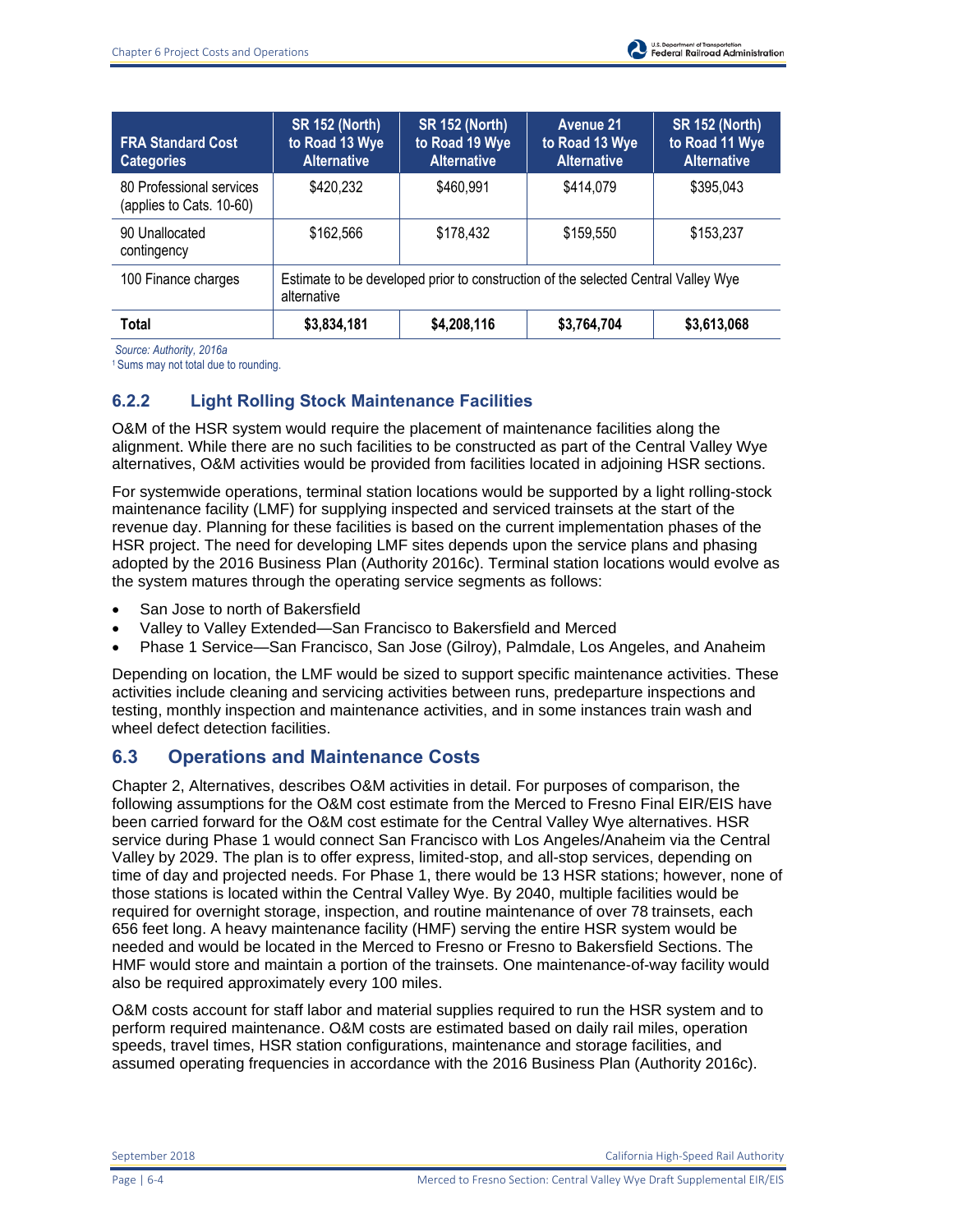

### **6.3.1 Operating Speeds**

The HSR system would operate at high speeds (up to 220 miles per hour) throughout the Central Valley Wye.<sup>4</sup> Because of the track geometry of the turnouts for the Central Valley Wye, speeds for diverging trains through the turnouts would be reduced.

#### **6.3.2 Travel Times**

[Table 6-2](#page-4-0) shows the optimal express-train times between Merced, Fresno, and other destinations in the proposed statewide HSR system. The Central Valley Wye alternatives would connect to the Bay Area and Los Angeles in Phase 1 with future extensions to Sacramento and San Diego during Phase 2.

#### <span id="page-4-0"></span>**Table 6-2 Optimal HSR Express Travel Times from Merced and Fresno to Other Cities (hours:minutes)**

|        | San<br><b>Francisco</b> | <b>San</b><br>Jose | Los<br><b>Angeles</b> | Anaheim | Sacramento<br>(Phase 2) | <b>San Diego</b><br>(Phase 2) | Bakersfield <sup>1</sup> |
|--------|-------------------------|--------------------|-----------------------|---------|-------------------------|-------------------------------|--------------------------|
| Merced | 1:49                    | 1:00               | 2:12                  | 2:52    | 0:40                    | 3:39                          | 1:42                     |
| Fresno | 1:40                    | 0:57               | 1:50                  | 2:30    | 0:59                    | 3:07                          | 0:39                     |

*Source: Authority, 2016c* 

1 Travel times are essentially the same for the Bakersfield HSR station to be built either at Truxtun Avenue in the vicinity of the existing Amtrak station or at the intersection of F Street and State Route 204.

#### **6.3.3 Development of Operation and Maintenance Costs**

The 2016 Business Plan expands the concept of a phased strategy for the implementation of the HSR system in California. Service between Silicon Valley and the Central Valley, also referred to as Valley to Valley (V2V) service, is scheduled to begin operations in 2025. The segment would be either between San Jose to north of Bakersfield with potential extension to San Francisco and Bakersfield with a branch to Merced from the Bay Area (Valley to Valley Extension, or V2VE). The HSR system would start operations of the completed Phase 1 in 2029 when service is extended to San Francisco and Anaheim, and completion of the second leg of the wye in the Central Valley allows direct service to/from Southern California.

An important goal of the 2016 Business Plan (Authority 2016c) is to achieve a balance between O&M costs and projected farebox revenue as proof of the requirements mandated by Proposition 1A, the Safe, Reliable High-Speed Passenger Train Bond Act, adopted by California voters in November 2008. The Authority has continued to refine its O&M cost model to reflect a more accurate cost basis for the program's current level of detail.

O&M costs were estimated to include the operation activities needed to serve and carry the forecast train service for Phase 1—as described in Chapter 2 of this Draft Supplemental EIR/EIS— the maintenance costs necessary to keep the system in a state of good repair, and the administrative costs. The current HSR O&M model is based on cost categories defined in the U.S. Department of Transportation (U.S. DOT) Inspector General's *High-Speed Intercity Passenger Rail Program (HSIPR) Best Practices: Operating Costs Estimation* report (U.S. DOT 2011), where applicable. The report defines the general parameters for estimating the preliminary, intermediate, final, and commercial closeout stages of a program. No program falls neatly into all of these parameters and there is usually some overlap between the stages. In this context, large parts of the Authority's O&M cost model fall into the intermediate stage, while others might be classified as preliminary or have advanced to the final stage.

Unit prices were developed and applied to calculate the cost for each activity included in the operating plan. Although many of the O&M unit costs for the HSR system would be similar to the

California High-Speed Rail Authority **September 2018** September 2018

 $4$  Maximum speed is assumed to be 220 mph along the corridor leading to the Central Valley Wye and 150 mph within the Central Valley Wye, based on the speed profiles for the design of the curved rail sections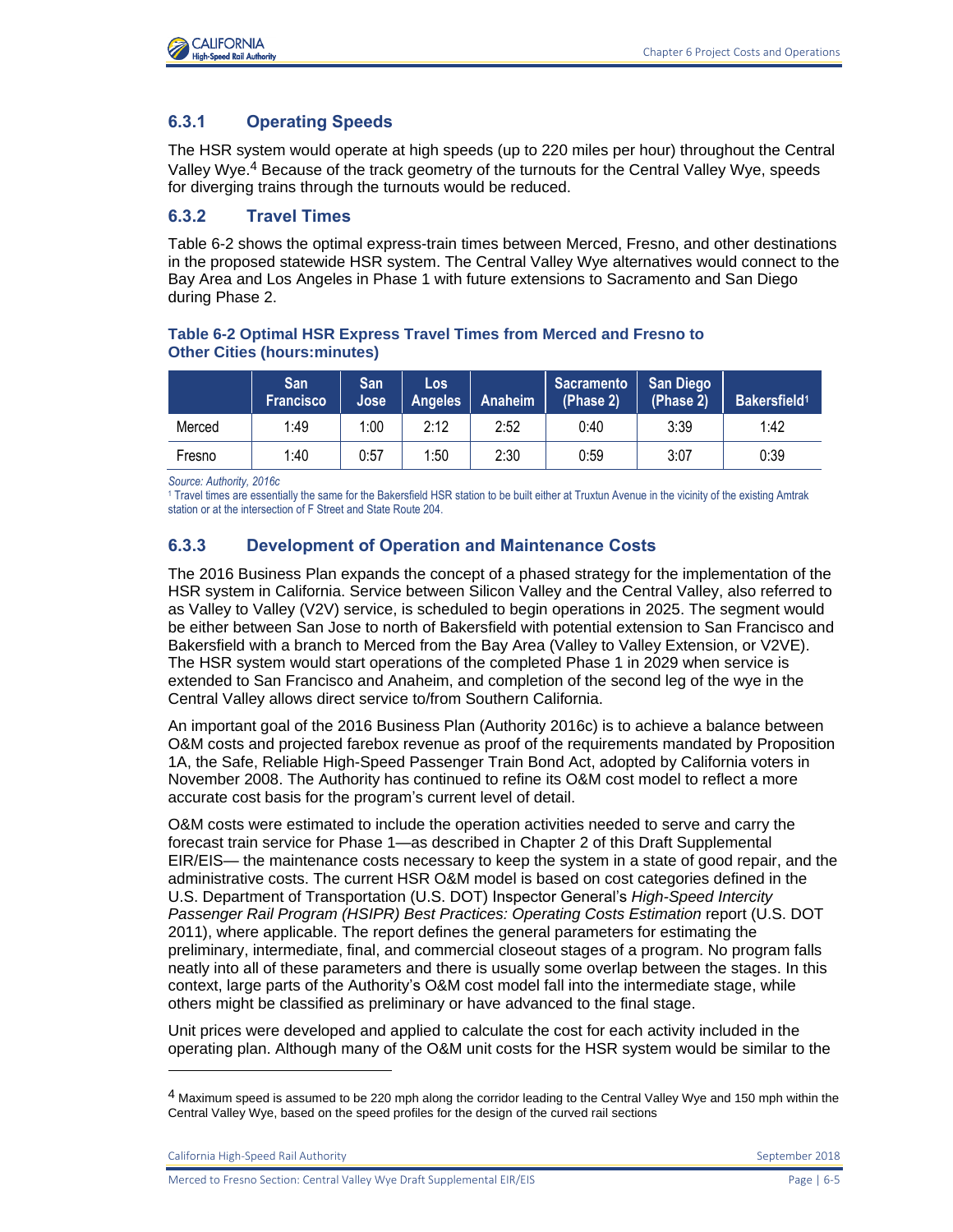costs of United States conventional rail operations and can be reliably estimated from United States practices and costs, the unit cost to maintain high-speed trainsets and dedicated highspeed rail infrastructure has no close analogy in the United States. Therefore, international O&M unit cost projections from comparable HSR operations were applied to planned California operations, HSR technology, and local cost levels and labor practices.

The O&M costs of HSR equipment includes the cost of (1) crew, administration, and supplies to operate and dispatch the HSR services; (2) electric power for traction, onboard systems, stations, and maintenance/other facilities; and (3) cleaning, inspection, maintenance, and overhaul of the trainsets.

Maintenance of infrastructure covers the costs of patrolling, inspecting, and maintaining the rightof-way, fencing, structures, bridges, tunnels, roadbed, track, signaling, overhead electric traction power system, substations and similar electrical facilities, communications, intrusion detection, and facilities.

Station O&M costs include the day-to-day operations of the station, ticket sales and machine maintenance, public safety, passenger handling, and cleaning.

Insurance, administration, and contingency costs round out the categories of O&M costs presented. For a more detailed discussion of how O&M costs were derived, please refer to Appendix 6-B.The O&M cost model includes the following categories of operations and maintenance cost:

- Train operations
- Dispatching
- Maintenance of equipment
- Maintenance of infrastructure
- Station and train cleaning
- Commercial
- General and administrative activities
- Insurance
- Unallocated contingencies

The upgrades made to the 2016 O&M model have improved the detail and flexibility of the model to allow for more precise estimating and easier validation of source material.

[Table 6-3](#page-6-0) shows the ridership, revenue, and O&M costs at the key implementation phases for the "medium scenario"<sup>5</sup> according to the 2016 Business Plan. For Phase 1, annual systemwide O&M costs are estimated to range from \$730 million to \$738 million by 2029 (2015\$). Similarly, annual V2V operating costs are estimated between \$227 million and \$237 million by 2025. By comparison, the Merced to Fresno Final EIR/EIS reported significantly higher systemwide operating costs ranging between \$1.9 billion and \$2.7 billion (2010\$). These cost estimates resulted from higher ridership projections and, more importantly, completion and operation of both Phases 1 and 2 of the California HSR System.6

<sup>5</sup> The Authority's 2016 O&M Model produced medium (base case) and high forecasts to represent a range of future system operating costs. For additional detail, please refer to Appendix 6-B of this document and to the *Operations and Maintenance Cost Model Documentation* prepared for the 2016 Business Plan available at: [http://hsr.ca.gov/docs/about/business\\_plans/2016\\_Business\\_Plan\\_Operations\\_and\\_Maintenance\\_Cost\\_Model.pdf.](http://hsr.ca.gov/docs/about/business_plans/2016_Business_Plan_Operations_and_Maintenance_Cost_Model.pdf)

<sup>6</sup> See *Merced to Fresno Section Final Environmental Impact Report/Environmental Impact Statement,* page 5-8, April 2012.